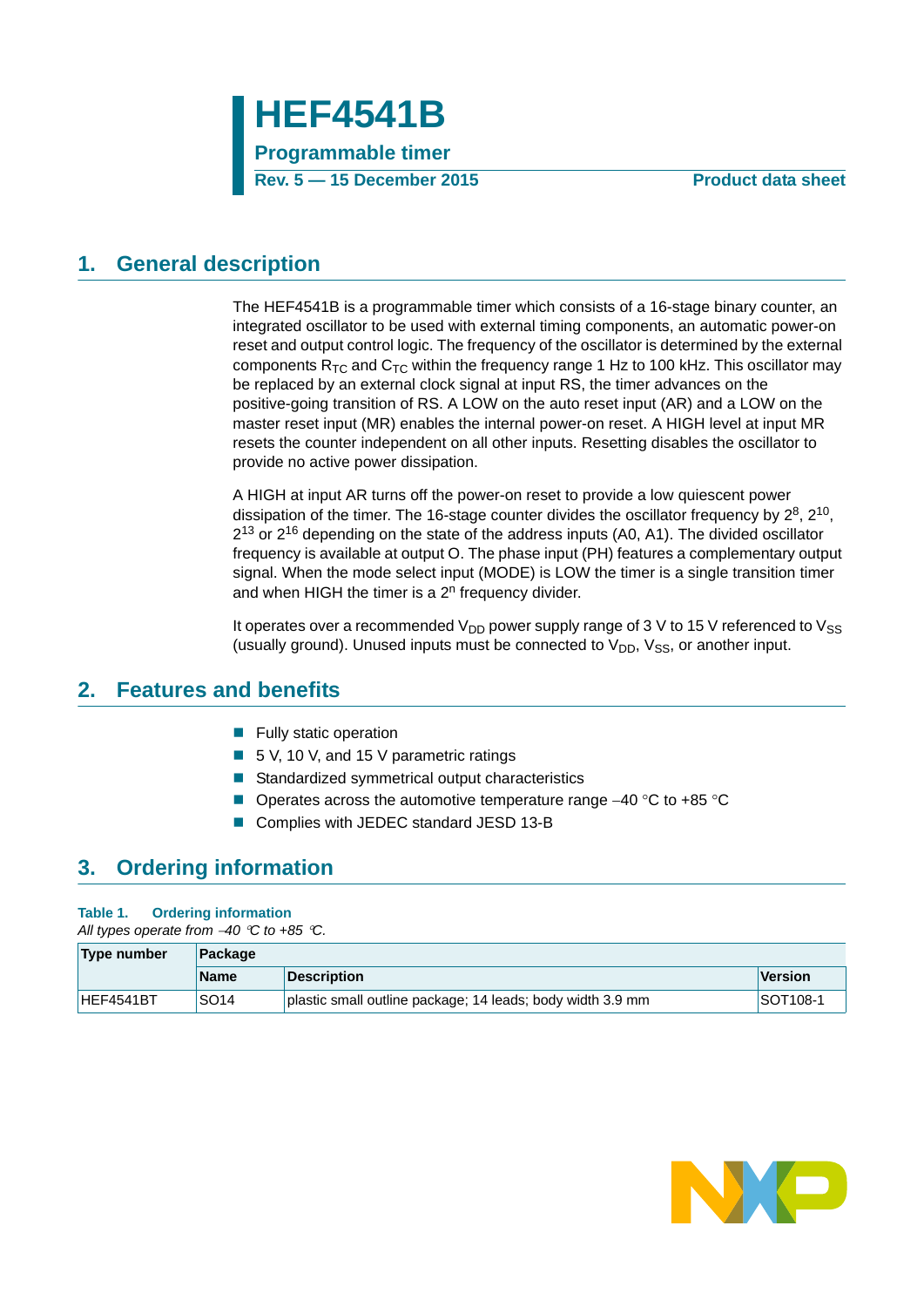**Programmable timer**

### <span id="page-1-0"></span>**4. Functional diagram**



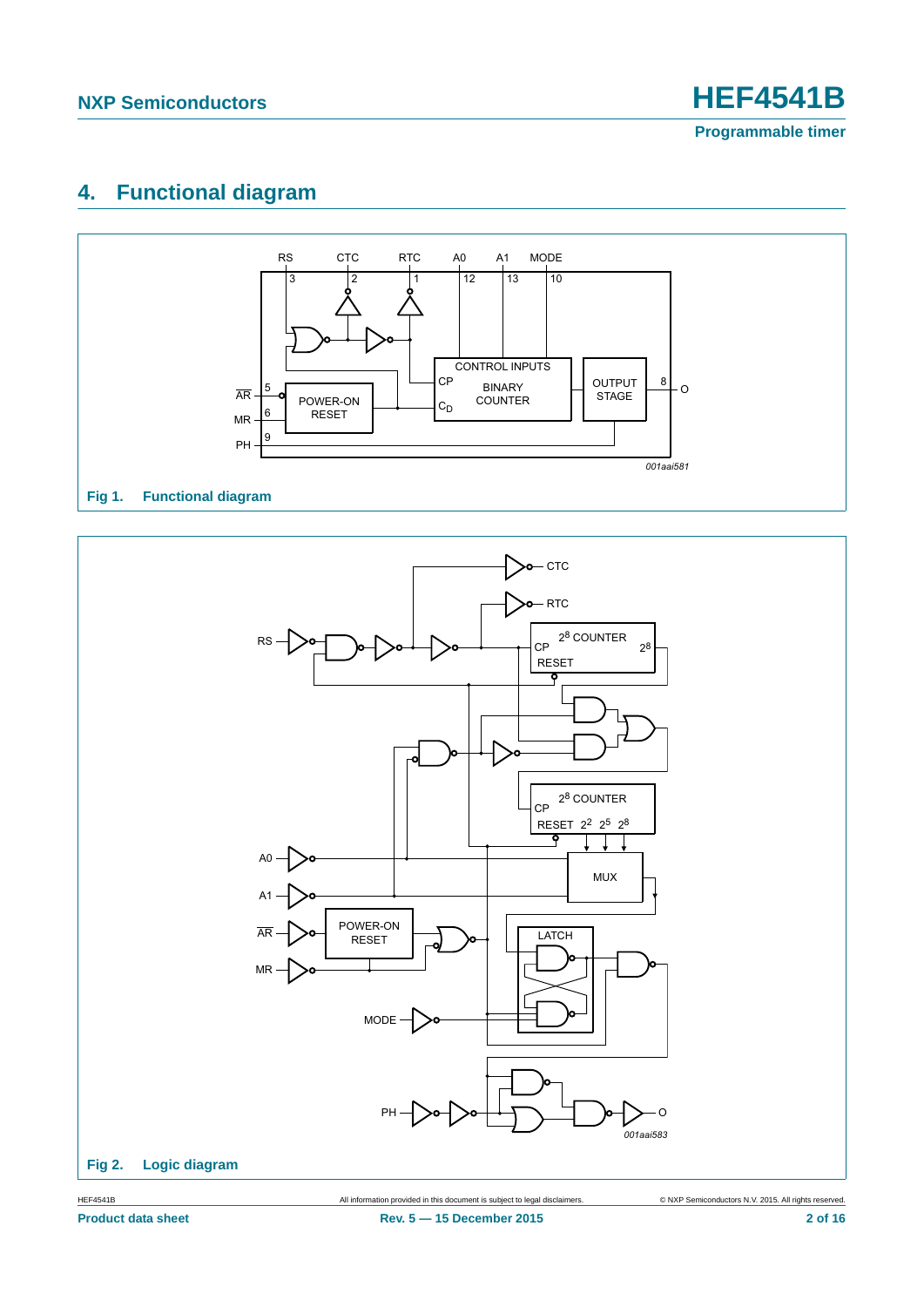### <span id="page-2-0"></span>**5. Pinning information**

### **5.1 Pinning**

<span id="page-2-1"></span>

### **5.2 Pin description**

#### <span id="page-2-2"></span>**Table 2. Pin description**

| Symbol                   | Pin    | <b>Description</b>                                        |
|--------------------------|--------|-----------------------------------------------------------|
| <b>RTC</b>               |        | external resistor connection                              |
| <b>CTC</b>               | 2      | external capacitor connection                             |
| <b>RS</b>                | 3      | external resistor connection (RS) or external clock input |
| nc                       | 4, 11  | not connected                                             |
| $\overline{\mathsf{AR}}$ | 5      | auto reset input (active low)                             |
| <b>MR</b>                | 6      | master reset input                                        |
| <b>V<sub>ss</sub></b>    | 7      | ground (0 V)                                              |
| l O                      | 8      | timer output                                              |
| PH                       | 9      | phase input                                               |
| <b>MODE</b>              | 10     | mode select input                                         |
| A0, A1                   | 12, 13 | address inputs                                            |
| <b>V<sub>DD</sub></b>    | 14     | supply voltage                                            |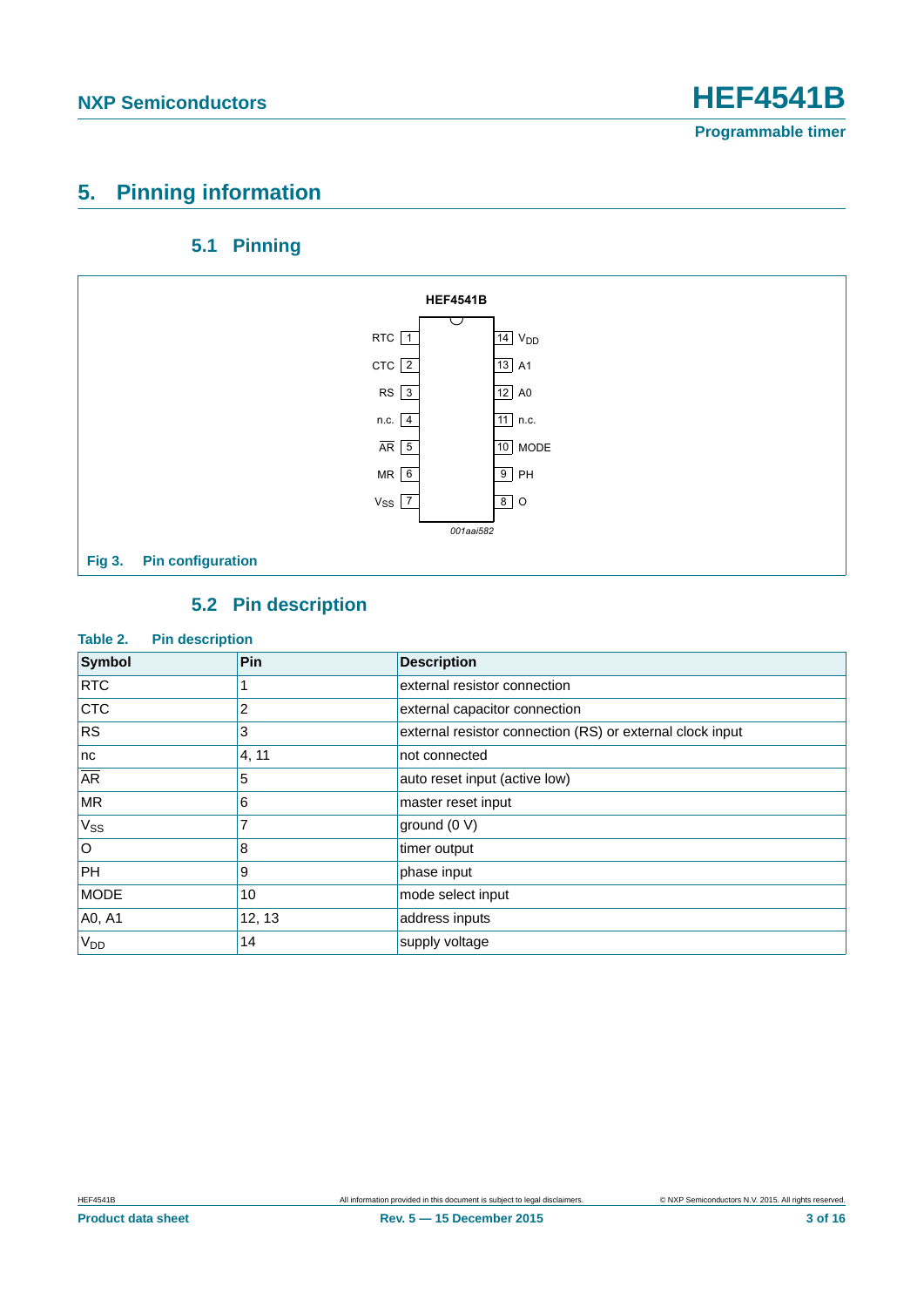### <span id="page-3-4"></span>**6. Functional description**

#### Table 3. Function table<sup>[1]</sup>

| Input     |           | <b>MODE</b> |             |                                              |
|-----------|-----------|-------------|-------------|----------------------------------------------|
| <b>AR</b> | <b>MR</b> | <b>PH</b>   | <b>MODE</b> |                                              |
| lН        |           |             |             | auto reset disabled                          |
|           |           |             | ∧           | auto reset enabled <sup>[2]</sup>            |
|           | н         |             | ∧           | master reset active                          |
|           |           |             | н           | normal operation selected division to output |
|           |           |             |             | single-cycle mode <sup>[3]</sup>             |
|           |           |             | ∧           | output initially LOW after reset             |
|           |           | Н           | х           | output initially HIGH, after reset           |

<span id="page-3-0"></span> $[H]$  H = HIGH voltage level; L = LOW voltage level; X = don't care.

<span id="page-3-1"></span>[2] For correct power-on reset, the supply voltage should be above 8.5 V. For  $V_{DD}$  < 8.5 V, disable the autoreset and connect  $\overline{AR}$  to  $V_{DD}$ .

<span id="page-3-2"></span>[3] The timer is initialized on a reset pulse and the output changes state after  $2^{n-1}$  counts and remains in that state (latched). Reset of this latch is obtained by master reset or by a LOW to HIGH transition on the MODE input.

#### **Table 4. Frequency selection table**

| A <sub>0</sub> | Α1 | Number of counter stages n | $\frac{f_{OSC}}{f} = 2^n$<br>$f_{O}$ |
|----------------|----|----------------------------|--------------------------------------|
|                |    | 13                         | 8192                                 |
|                |    | 10                         | 1024                                 |
| lΗ             |    | 8                          | 256                                  |
| Н              |    | 16                         | 65536                                |

### <span id="page-3-5"></span>**7. Limiting values**

#### **Table 5. Limiting values**

*In accordance with the Absolute Maximum Rating System (IEC 60134).*

| <b>Symbol</b>               | Parameter               | <b>Conditions</b>                                          | Min                      | <b>Max</b>     | <b>Unit</b> |
|-----------------------------|-------------------------|------------------------------------------------------------|--------------------------|----------------|-------------|
| V <sub>DD</sub>             | supply voltage          |                                                            | $-0.5$                   | $+18$          | ٧           |
| $I_{\mathsf{IK}}$           | input clamping current  | $V_1$ < -0.5 V or $V_1$ > $V_{DD}$ + 0.5 V                 | -                        | ±10            | mA          |
| $ V_1 $                     | input voltage           |                                                            | $-0.5$                   | $V_{DD}$ + 0.5 | V           |
| $I_{OK}$                    | output clamping current | $V_{\rm O}$ < -0.5 V or $V_{\rm O}$ > $V_{\rm DD}$ + 0.5 V |                          | ±10            | mA          |
| I <sub>VO</sub>             | input/output current    | O output                                                   | ۰                        | ±10            | mA          |
| $T_{\text{stg}}$            | storage temperature     |                                                            | $-65$                    | $+150$         | $^{\circ}C$ |
| $\mathsf{T}_{\mathsf{amb}}$ | ambient temperature     |                                                            | $-40$                    | $+85$          | °C          |
| $P_{\text{tot}}$            | total power dissipation | $T_{amb}$ = –40 °C to +85 °C                               |                          |                |             |
|                             |                         | $[1]$<br>SO <sub>14</sub> package                          | $\overline{\phantom{0}}$ | 500            | mW          |
| $\overline{P}$              | power dissipation       |                                                            |                          | 100            | mW          |

<span id="page-3-3"></span>[1] For SO14 package:  $P_{tot}$  derates linearly with 8 mW/K above 70 °C.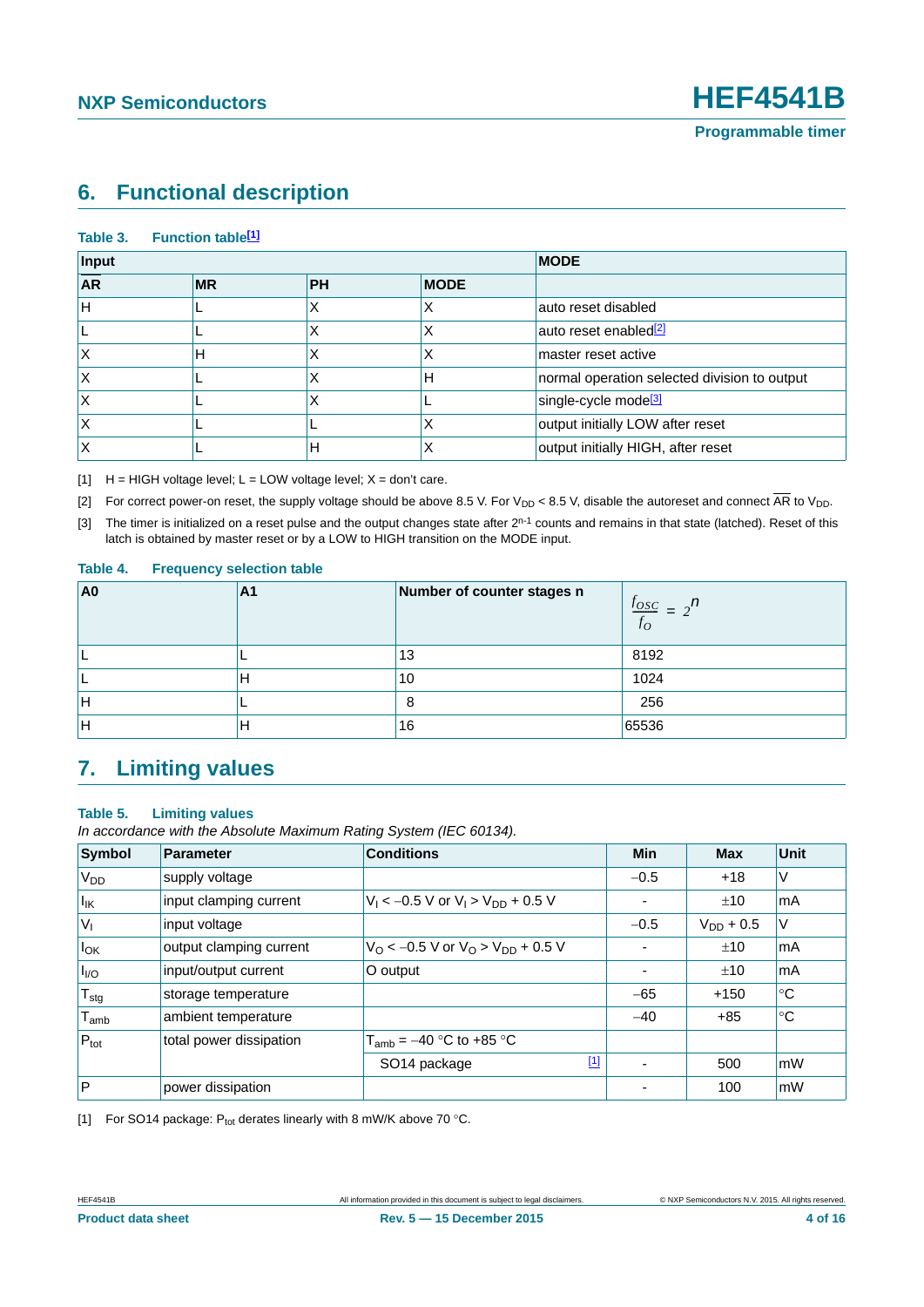## <span id="page-4-0"></span>**8. Recommended operating conditions**

| <b>Symbol</b>                | Parameter                           | <b>Conditions</b> | <b>Min</b>               | <b>Max</b>            | <b>Unit</b> |
|------------------------------|-------------------------------------|-------------------|--------------------------|-----------------------|-------------|
| 'V <sub>DD</sub>             | supply voltage                      |                   | 3                        | 15                    | ν           |
| $V_{I}$                      | input voltage                       |                   | 0                        | <b>V<sub>DD</sub></b> | ν           |
| ${\mathsf T}_{\mathsf{amb}}$ | ambient temperature                 | in free air       | $-40$                    | $+85$                 | $^{\circ}C$ |
| $\Delta t/\Delta V$          | input transition rise and fall rate | $V_{DD} = 5 V$    | $\overline{\phantom{a}}$ | 3.75                  | $\mu$ s/V   |
|                              |                                     | $V_{DD} = 10 V$   | $\overline{\phantom{0}}$ | 0.5                   | $\mu$ s/V   |
|                              |                                     | $V_{DD} = 15 V$   |                          | 0.08                  | $\mu$ s/V   |

#### **Table 6. Recommended operating conditions**

### <span id="page-4-1"></span>**9. Static characteristics**

#### **Table 7. Static characteristics**

 $V_{SS} = 0$  V;  $V_I = V_{SS}$  or  $V_{DD}$ ; unless otherwise specified.

| <b>Symbol</b>   | <b>Parameter</b>  | <b>Conditions</b><br><b>V<sub>DD</sub></b><br>$T_{amb} = -40 °C$ |      |                          |                          | $T_{amb}$ = 25 °C            | $T_{amb}$ = 85 °C        |                              | Unit           |        |
|-----------------|-------------------|------------------------------------------------------------------|------|--------------------------|--------------------------|------------------------------|--------------------------|------------------------------|----------------|--------|
|                 |                   |                                                                  |      | <b>Min</b>               | Max                      | Min                          | Max                      | <b>Min</b>                   | <b>Max</b>     |        |
| V <sub>IH</sub> | <b>HIGH-level</b> | $ I_{\text{O}} $ < 1 µA                                          | 5 V  | 3.5                      |                          | 3.5                          |                          | 3.5                          |                | V      |
|                 | input voltage     |                                                                  | 10 V | 7.0                      | $\blacksquare$           | 7.0                          | $\blacksquare$           | 7.0                          | $\blacksquare$ | V      |
|                 |                   |                                                                  | 15 V | 11.0                     | $\blacksquare$           | 11.0                         | $\blacksquare$           | 11.0                         | $\blacksquare$ | V      |
| $V_{IL}$        | LOW-level         | $ I_{\Omega}  < 1 \mu A$                                         | 5 V  | $\blacksquare$           | 1.5                      | $\blacksquare$               | 1.5                      | $\qquad \qquad \blacksquare$ | 1.5            | V      |
|                 | input voltage     |                                                                  | 10 V | $\overline{\phantom{a}}$ | 3.0                      | $\overline{\phantom{a}}$     | 3.0                      | $\overline{\phantom{a}}$     | 3.0            | $\vee$ |
|                 |                   |                                                                  | 15 V | $\overline{\phantom{a}}$ | 4.0                      | $\qquad \qquad \blacksquare$ | 4.0                      | $\qquad \qquad \blacksquare$ | 4.0            | V      |
| $V_{OH}$        | <b>HIGH-level</b> | $ I_{\text{O}} $ < 1 $\mu$ A                                     | 5 V  | 4.95                     | $\overline{\phantom{a}}$ | 4.95                         | $\overline{\phantom{a}}$ | 4.95                         | $\blacksquare$ | V      |
|                 | output voltage    |                                                                  | 10 V | 9.95                     | $\blacksquare$           | 9.95                         | $\blacksquare$           | 9.95                         | ÷,             | V      |
|                 |                   |                                                                  | 15 V | 14.95                    | ÷,                       | 14.95                        | $\blacksquare$           | 14.95                        | ÷,             | V      |
| $V_{OL}$        | LOW-level         | $ I_O  < 1 \mu A$                                                | 5 V  | $\blacksquare$           | 0.05                     | $\blacksquare$               | 0.05                     | $\overline{\phantom{0}}$     | 0.05           | V      |
|                 | output voltage    |                                                                  | 10 V | $\blacksquare$           | 0.05                     | $\blacksquare$               | 0.05                     | $\overline{\phantom{a}}$     | 0.05           | $\vee$ |
|                 |                   |                                                                  | 15 V | $\overline{\phantom{a}}$ | 0.05                     | $\overline{\phantom{a}}$     | 0.05                     | $\overline{\phantom{a}}$     | 0.05           | V      |
| $I_{OH}$        | <b>HIGH-level</b> | CTC, RTC;                                                        |      |                          |                          |                              |                          |                              |                |        |
|                 | output current    | $V_{O} = 2.5 V$                                                  | 5 V  | $\overline{\phantom{a}}$ | $-1.4$                   | $\blacksquare$               | $-1.2$                   | ÷,                           | $-0.95$        | mA     |
|                 |                   | $V_0 = 4.6 V$                                                    | 5 V  | $\overline{\phantom{a}}$ | $-0.5$                   | $\blacksquare$               | $-0.4$                   | $\blacksquare$               | $-0.3$         | mA     |
|                 |                   | $V_{\Omega} = 9.5 V$                                             | 10 V | $\blacksquare$           | $-1.4$                   | $\blacksquare$               | $-1.2$                   | ÷,                           | $-0.95$        | mA     |
|                 |                   | $V_O = 13.5 V$                                                   | 15 V | $\blacksquare$           | $-4.8$                   | $\blacksquare$               | $-4.0$                   | $\blacksquare$               | $-3.2$         | mA     |
|                 |                   | O;                                                               |      |                          |                          |                              |                          |                              |                |        |
|                 |                   | $V_{\Omega} = 2.5 V$                                             | 5 V  | ÷,                       | $-1.7$                   | $\blacksquare$               | $-1.4$                   | ÷,                           | $-1.1$         | mA     |
|                 |                   | $V_O = 4.6 V$                                                    | 5 V  | $\overline{\phantom{a}}$ | $-0.64$                  | $\blacksquare$               | $-0.5$                   | $\overline{\phantom{a}}$     | $-0.36$        | mA     |
|                 |                   | $V_{O} = 9.5 V$                                                  | 10 V | $\blacksquare$           | $-1.6$                   | $\overline{\phantom{a}}$     | $-1.3$                   | $\overline{\phantom{a}}$     | $-0.9$         | mA     |
|                 |                   | $V_{O}$ = 13.5 V                                                 | 15 V |                          | $-4.2$                   | $\overline{\phantom{0}}$     | $-3.4$                   | $\qquad \qquad \blacksquare$ | $-2.4$         | mA     |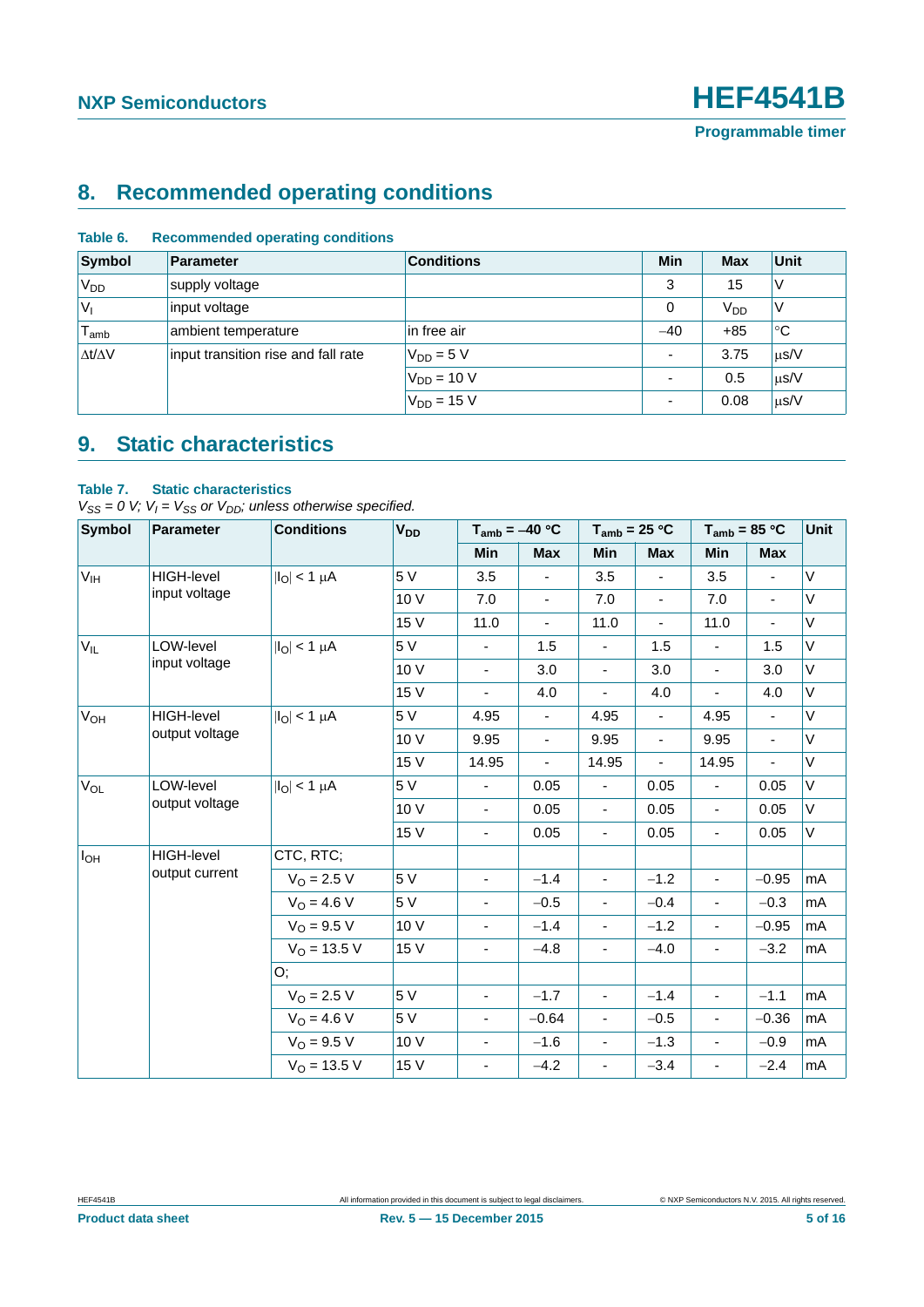| <b>Symbol</b> | <b>Parameter</b>         | <b>Conditions</b>    | <b>V<sub>DD</sub></b> |            | $T_{amb} = -40 °C$       |                          | $T_{amb}$ = 25 °C |                          | $T_{amb}$ = 85 °C        | <b>Unit</b> |
|---------------|--------------------------|----------------------|-----------------------|------------|--------------------------|--------------------------|-------------------|--------------------------|--------------------------|-------------|
|               |                          |                      |                       | <b>Min</b> | <b>Max</b>               | <b>Min</b>               | <b>Max</b>        | <b>Min</b>               | <b>Max</b>               |             |
| $I_{OL}$      | LOW-level                | CTC, RTC;            |                       |            |                          |                          |                   |                          |                          |             |
|               | output current           | $V_O = 0.4 V$        | 5 V                   | 0.33       | $\blacksquare$           | 0.27                     | ٠                 | 0.20                     | $\blacksquare$           | mA          |
|               |                          | $V_O = 0.5 V$        | 10 V                  | 1.0        | $\overline{\phantom{a}}$ | 0.85                     | ۰                 | 0.68                     | $\overline{\phantom{a}}$ | mA          |
|               |                          | $V_{O}$ = 1.5 V      | 15 V                  | 3.2        | $\overline{\phantom{a}}$ | 2.7                      | -                 | 2.3                      | $\overline{\phantom{a}}$ | mA          |
|               |                          | O;                   |                       |            |                          |                          |                   |                          |                          |             |
|               |                          | $V_{\Omega} = 0.4 V$ | 5 V                   | 0.64       | $\overline{\phantom{a}}$ | 0.5                      | -                 | 0.36                     | $\overline{\phantom{a}}$ | mA          |
|               |                          | $V_{O} = 0.5 V$      | 10 V                  | 1.6        | $\overline{\phantom{a}}$ | 1.3                      | -                 | 0.9                      | $\overline{\phantom{a}}$ | mA          |
|               |                          | $V_{O}$ = 1.5 V      | 15 V                  | 4.2        | $\overline{\phantom{a}}$ | 3.2                      |                   | 2.4                      | $\overline{\phantom{a}}$ | mA          |
| h             | input leakage<br>current |                      | 15 V                  |            | ±0.1                     | ۰                        | ±0.1              | $\overline{\phantom{a}}$ | ±1.0                     | μA          |
| $I_{DD}$      | supply current           | $I_{\rm O} = 0$ A    | 5 V                   |            | 5                        | $\overline{\phantom{a}}$ | 5                 | ۰                        | 150                      | $\mu$ A     |
|               |                          |                      | 10 V                  |            | 10                       | $\blacksquare$           | 10 <sup>1</sup>   | ٠                        | 300                      | μA          |
|               |                          |                      | 15 V                  |            | 20                       | $\overline{\phantom{a}}$ | 20                | ٠                        | 600                      | $\mu$ A     |
| $ C_1 $       | input capacitance        |                      |                       |            | $\overline{\phantom{a}}$ | $\overline{\phantom{a}}$ | 7.5               | ۰                        | $\overline{\phantom{a}}$ | pF          |

#### **Table 7. Static characteristics** *…continued*  $V_{SS} = 0$  V;  $V_I = V_{SS}$  or  $V_{DD}$ ; unless otherwise specified.

#### **Table 8. Reset characteristics**

*V<sub>SS</sub>* = 0 *V; V<sub>I</sub>* = *V<sub>SS</sub>* or *V<sub>DD</sub>; see Table 12 for test conditions; unless otherwise specified.* 

| Symbol                 | Parameter      | <b>Conditions</b>                                                                                               | <b>V<sub>DD</sub></b> | $T_{amb} = -40 °C$ |                          |                          | $T_{amb}$ = +25 °C |                          | $T_{amb}$ = +85 °C Unit |            |         |
|------------------------|----------------|-----------------------------------------------------------------------------------------------------------------|-----------------------|--------------------|--------------------------|--------------------------|--------------------|--------------------------|-------------------------|------------|---------|
|                        |                |                                                                                                                 |                       | <b>Min</b>         | <b>Max</b>               | <b>Min</b>               | <b>Typ</b>         | <b>Max</b>               | <b>Min</b>              | <b>Max</b> |         |
| <b>I</b> <sub>DD</sub> | supply current | supply current for                                                                                              | 5 V                   | ٠                  | 80                       | $\overline{\phantom{0}}$ | 20                 | 80                       | ٠                       | 230        | $\mu$ A |
|                        |                | power-on reset<br>enable:                                                                                       | 10V                   | ٠                  | 750                      | $\overline{\phantom{0}}$ | 250                | 600                      | -                       | 700        | $\mu$ A |
|                        |                | $AR = MR = 0$ V; Other<br>inputs at 0 V or $V_{DD}$                                                             | 15 V                  | ٠                  | 1.6                      | $\blacksquare$           | 0.5                | 1.3                      | -                       | 1.5        | mA      |
| V <sub>DD</sub>        | supply voltage | supply voltage for<br>automatic reset<br>initialization;<br>$AR = MR = 0 V; Other$<br>inputs at 0 V or $V_{DD}$ |                       | ۰                  | $\overline{\phantom{a}}$ | 8.5                      | 5                  | $\overline{\phantom{0}}$ |                         |            | $\vee$  |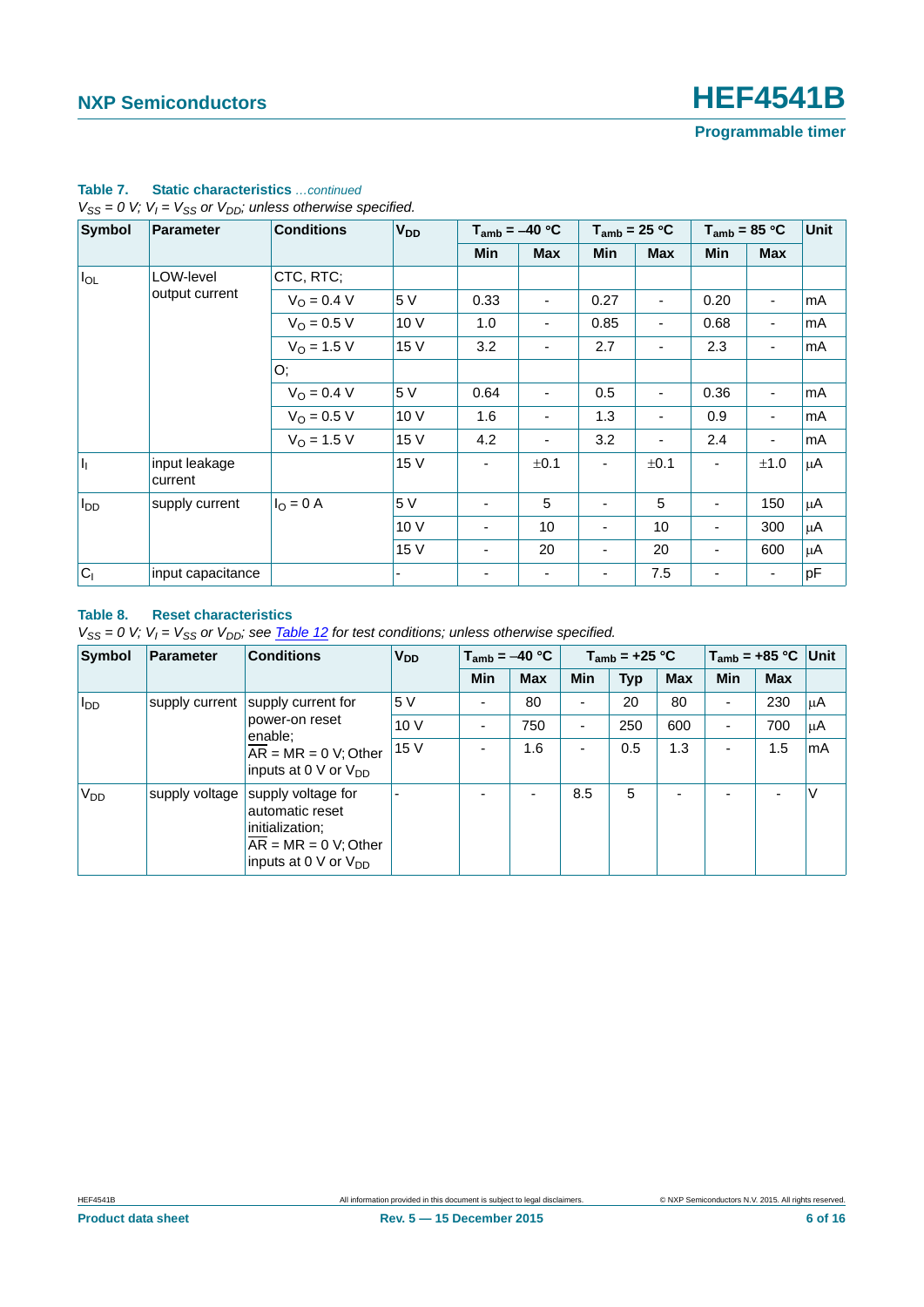### <span id="page-6-3"></span>**10. Dynamic characteristics**

#### **Table 9. Dynamic characteristics**

*V<sub>SS</sub>* = 0 *V;*  $T_{amb}$  = 25 °C unless otherwise specified. For test circuit, see *Figure 5*.

| <b>Symbol</b>         | <b>Parameter</b>     | <b>Conditions</b>                      | <b>V<sub>DD</sub></b>                | <b>Extrapolation formula</b>         | Min                      | Typ <sup>[1]</sup> | <b>Max</b>               | <b>Unit</b> |
|-----------------------|----------------------|----------------------------------------|--------------------------------------|--------------------------------------|--------------------------|--------------------|--------------------------|-------------|
| $t_{\text{pd}}$       | propagation delay    | RS to O;                               | 5 V<br>$[2]$                         | 348 ns + (0.55 ns/pF) $C_L$          | ÷.                       | 375                | 750                      | ns          |
|                       |                      | $28$ selected;<br>see Figure 4         | 10 V                                 | 139 ns + $(0.23 \text{ ns/pF})C_{L}$ | $\blacksquare$           | 150                | 300                      | ns          |
|                       |                      | 15 V                                   | 102 ns + $(0.16 \text{ ns/pF})C_{L}$ | $\blacksquare$                       | 110                      | 220                | ns                       |             |
|                       |                      | RS to O:                               | 5 V                                  | 398 ns + $(0.55 \text{ ns/pF})C_1$   | ÷,                       | 425                | 850                      | ns          |
|                       |                      | $2^{10}$ selected;<br>see Figure 4     | 10 V                                 | 154 ns + $(0.23 \text{ ns/pF})C_1$   | ٠                        | 165                | 330                      | ns          |
|                       |                      |                                        | 15 V                                 | 112 ns + $(0.16 \text{ ns/pF})C_1$   | $\overline{\phantom{0}}$ | 120                | 240                      | ns          |
|                       |                      | RS to O;                               | 5 V                                  | 483 ns + $(0.55 \text{ ns/pF})C_L$   | $\frac{1}{2}$            | 510                | 1020                     | ns          |
|                       |                      | $2^{13}$ selected;<br>see Figure 4     | 10 V                                 | 179 ns + $(0.23 \text{ ns/pF})C_{L}$ | ÷,                       | 190                | 380                      | ns          |
|                       |                      |                                        | 15 V                                 | 127 ns + $(0.16 \text{ ns/pF})C_L$   | $\overline{\phantom{a}}$ | 135                | 270                      | ns          |
|                       |                      | RS to O:                               | 5V                                   | 548 ns + $(0.55 \text{ ns/pF})C_{L}$ | $\frac{1}{2}$            | 575                | 1150                     | ns          |
|                       |                      | $2^{16}$ selected;<br>see Figure 4     | 10 V                                 | 199 ns + $(0.23 \text{ ns/pF})C_1$   | $\frac{1}{2}$            | 210                | 420                      | ns          |
|                       |                      |                                        | 15 V                                 | 142 ns + $(0.16 \text{ ns/pF})C_1$   |                          | 150                | 300                      | ns          |
| t <sub>w</sub>        | pulse width          | RS LOW;                                | $[3]$<br>5 V                         |                                      | 60                       | 30                 | $\blacksquare$           | ns          |
|                       |                      | MR HIGH;<br>see Figure 4               | 10 V                                 |                                      | 30                       | 15                 | $\overline{\phantom{a}}$ | ns          |
|                       |                      |                                        | 15 V                                 |                                      | 24                       | 12                 | $\blacksquare$           | ns          |
| $f_{\text{clk(max)}}$ | maximum clock        | RS; see Figure 4                       | 5 V                                  |                                      | 8                        | 16                 | $\overline{\phantom{a}}$ | <b>MHz</b>  |
|                       | frequency            |                                        | 10 V                                 |                                      | 15                       | 30                 | $\blacksquare$           | <b>MHz</b>  |
|                       |                      |                                        | 15 V                                 |                                      | 18                       | 36                 | $\blacksquare$           | <b>MHz</b>  |
| $f_{\rm osc}$         | oscillator frequency | $R_t = 5 k\Omega$ ;                    | 5 V                                  |                                      | $\overline{\phantom{0}}$ | 90                 | $\overline{\phantom{a}}$ | kHz         |
|                       |                      | $C_t = 1 nF$ ;<br>$R_S = 10 k\Omega$ ; | 10 V                                 |                                      | ۰.                       | 90                 | $\blacksquare$           | kHz         |
|                       |                      | see Figure 6                           | 15 V                                 |                                      | -                        | 90                 | $\blacksquare$           | kHz         |
|                       |                      | $R_t = 56$ kΩ;                         | 5 V                                  |                                      | $\blacksquare$           | 8                  | $\blacksquare$           | kHz         |
|                       |                      | $C_t = 1 nF;$<br>$R_S = 120 k\Omega$ ; | 10 V                                 |                                      |                          | 8                  | $\blacksquare$           | kHz         |
|                       |                      | see Figure 6                           | 15 V                                 |                                      | -                        | 8                  | $\overline{\phantom{a}}$ | kHz         |
|                       |                      |                                        |                                      |                                      |                          |                    |                          |             |

<span id="page-6-0"></span>[1] The typical values of the propagation delay and transition times are calculated from the extrapolation formulas shown ( $C_L$  in pF).

<span id="page-6-1"></span>[2]  $t_{pd}$  is the same as  $t_{PHL}$  and  $t_{PLH}$ .

<span id="page-6-2"></span>[3]  $t_W$  is the same as  $t_{WL(min)}$  and  $t_{WH(min)}$ .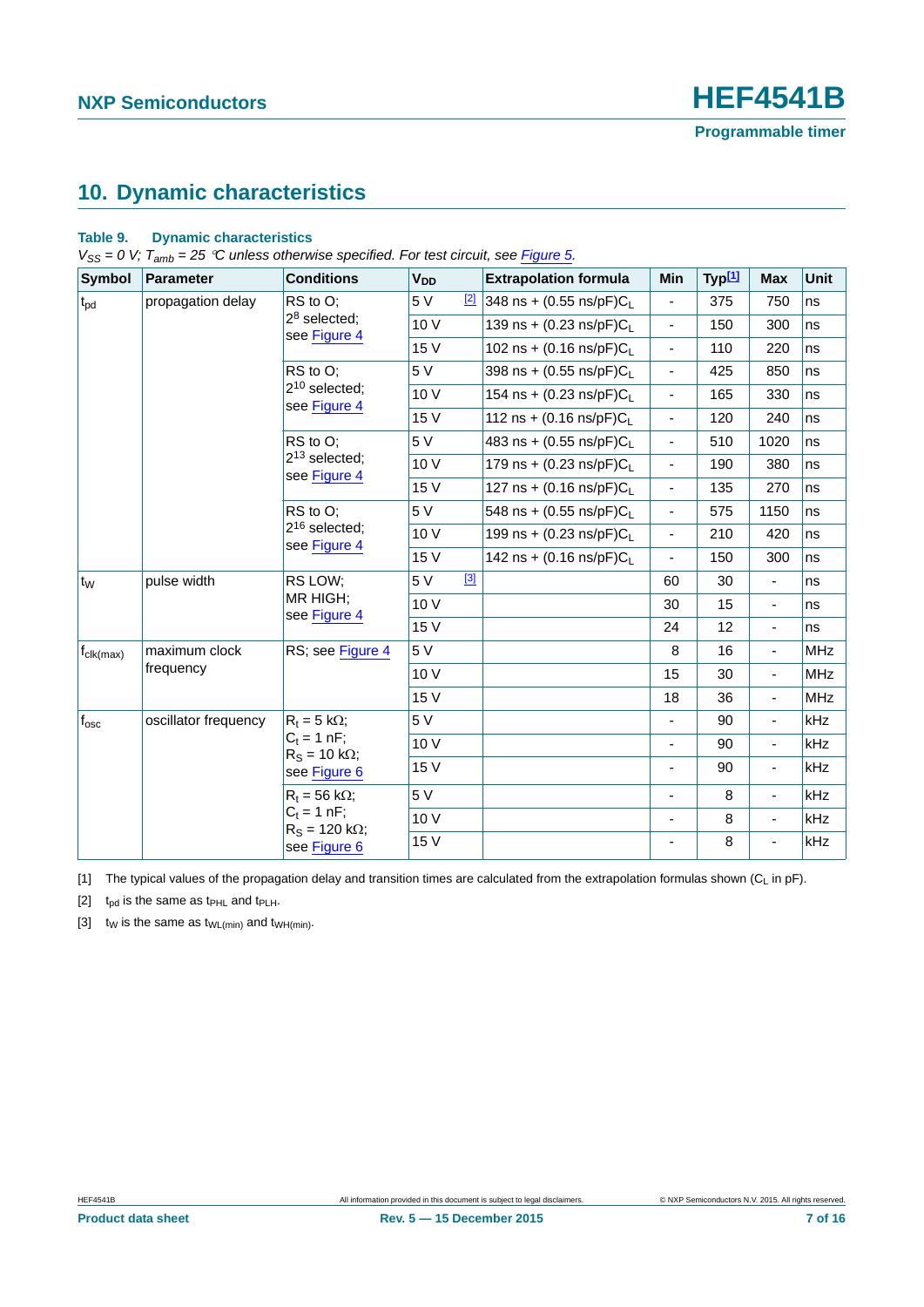#### **Table 10. Dynamic power dissipation**

*P<sub>D</sub>* can be calculated from the formulas shown.  $V_{SS} = 0$  V;  $t_r = t_f \le 20$  ns;  $T_{amb} = 25$  °C.

| Symbol             | Parameter                           | V <sub>DD</sub> | <b>Typical formula</b>                                                                        |
|--------------------|-------------------------------------|-----------------|-----------------------------------------------------------------------------------------------|
| <b>Per package</b> |                                     |                 |                                                                                               |
| $P_D$              | dynamic power dissipation           | 5 V             | $P_D = 1300 \times f_i + (f_0 \times C_1 \times V_{DD}^2) \mu W$                              |
|                    |                                     | 10V             | $P_D = 5300 \times f_i + (f_o \times C_L \times V_{DD}^2) \mu W$                              |
|                    |                                     | 15 V            | $P_D = 12000 \times f_i + (f_o \times C_1 \times V_{DD}^2) \mu W$                             |
|                    | <b>Using the on-chip oscillator</b> |                 |                                                                                               |
| $P_{D(Tot)}$       | Total dynamic power dissipation     | 5 V             | $P_D = 1300 \times f_{osc} + f_0 C_1 V_{DD}^2 + 2C_{TC} V_{DD}^2 f_{osc} + 10V_{DD} \mu W$    |
|                    |                                     | 10V             | $P_D = 5300 \times f_{osc} + f_0 C_L V_{DD}^2 + 2C_{TC} V_{DD}^2 f_{osc} + 100 V_{DD} \mu W$  |
|                    |                                     | 15 V            | $P_D = 12000 \times f_{osc} + f_0 C_L V_{DD}^2 + 2C_{TC} V_{DD}^2 f_{osc} + 400 V_{DD} \mu W$ |

[1]  $f_i$  = input frequency in MHz;  $f_0$  = output frequency in MHz; C<sub>L</sub> = output load capacitance in pF; V<sub>DD</sub> = supply voltage in V;  $f_{\text{osc}}$  = oscillator frequency in MHz;  $C_{\text{TC}}$  = timing capacitance in pF.



### <span id="page-7-2"></span>**11. Waveforms**

#### <span id="page-7-1"></span><span id="page-7-0"></span>**Table 11. Measurement points**

| <b>Supply voltage</b> | Input              | <b>Output</b>      |
|-----------------------|--------------------|--------------------|
| V <sub>DD</sub>       | V <sub>M</sub>     | 'V <sub>M</sub>    |
| 5 V to 15 V           | 0.5V <sub>DD</sub> | 0.5V <sub>DD</sub> |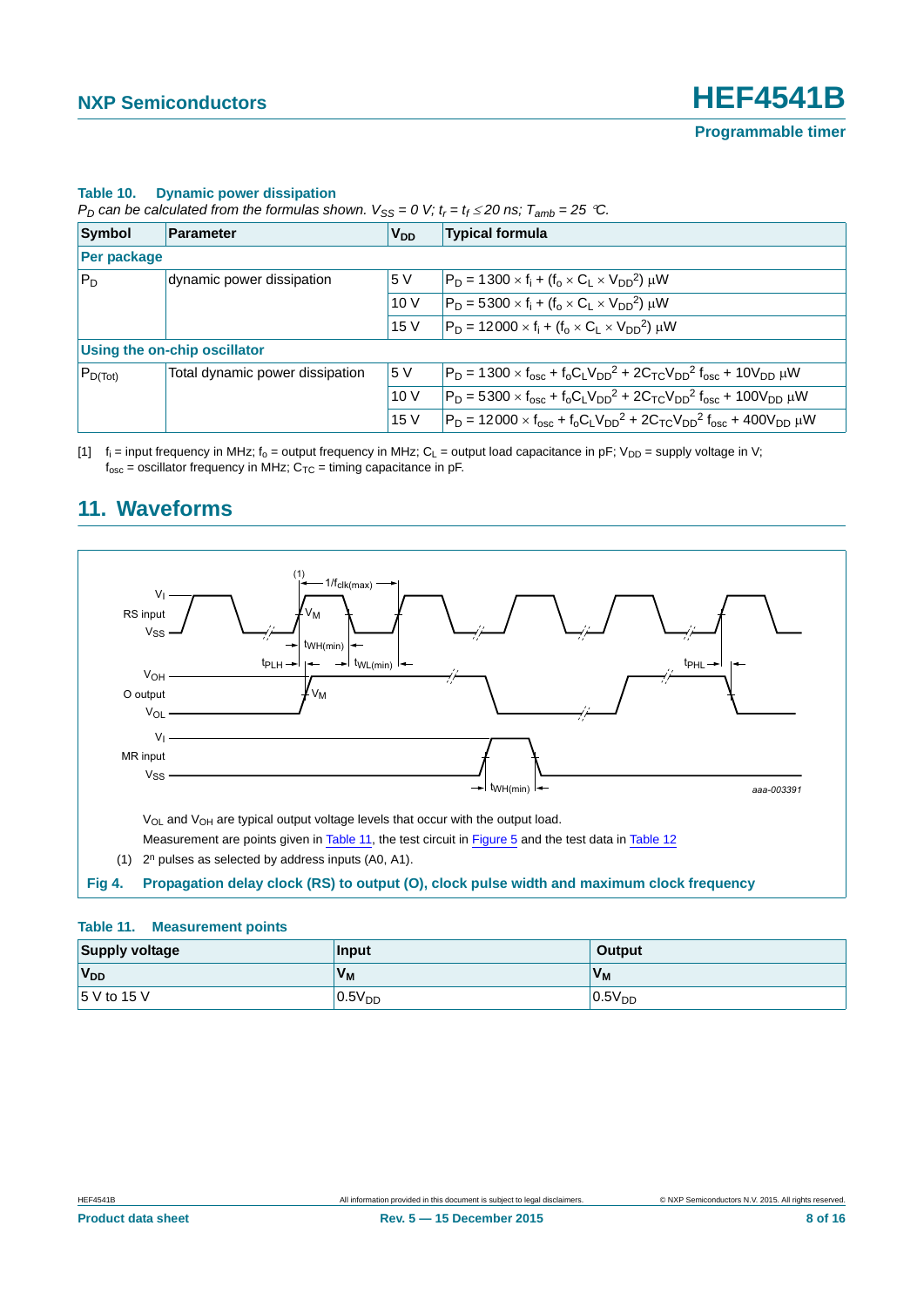

#### <span id="page-8-1"></span><span id="page-8-0"></span>**Table 12. Test data**

| <b>Supply</b>   | Input                |                                 | Load |
|-----------------|----------------------|---------------------------------|------|
| V <sub>DD</sub> |                      | ւ <sub>r</sub> , ւ <sub>f</sub> | ືບ⊾  |
| 5 V to 15 V     | $V_{SS}$ or $V_{DD}$ | $\leq$ 20 ns                    | 50pF |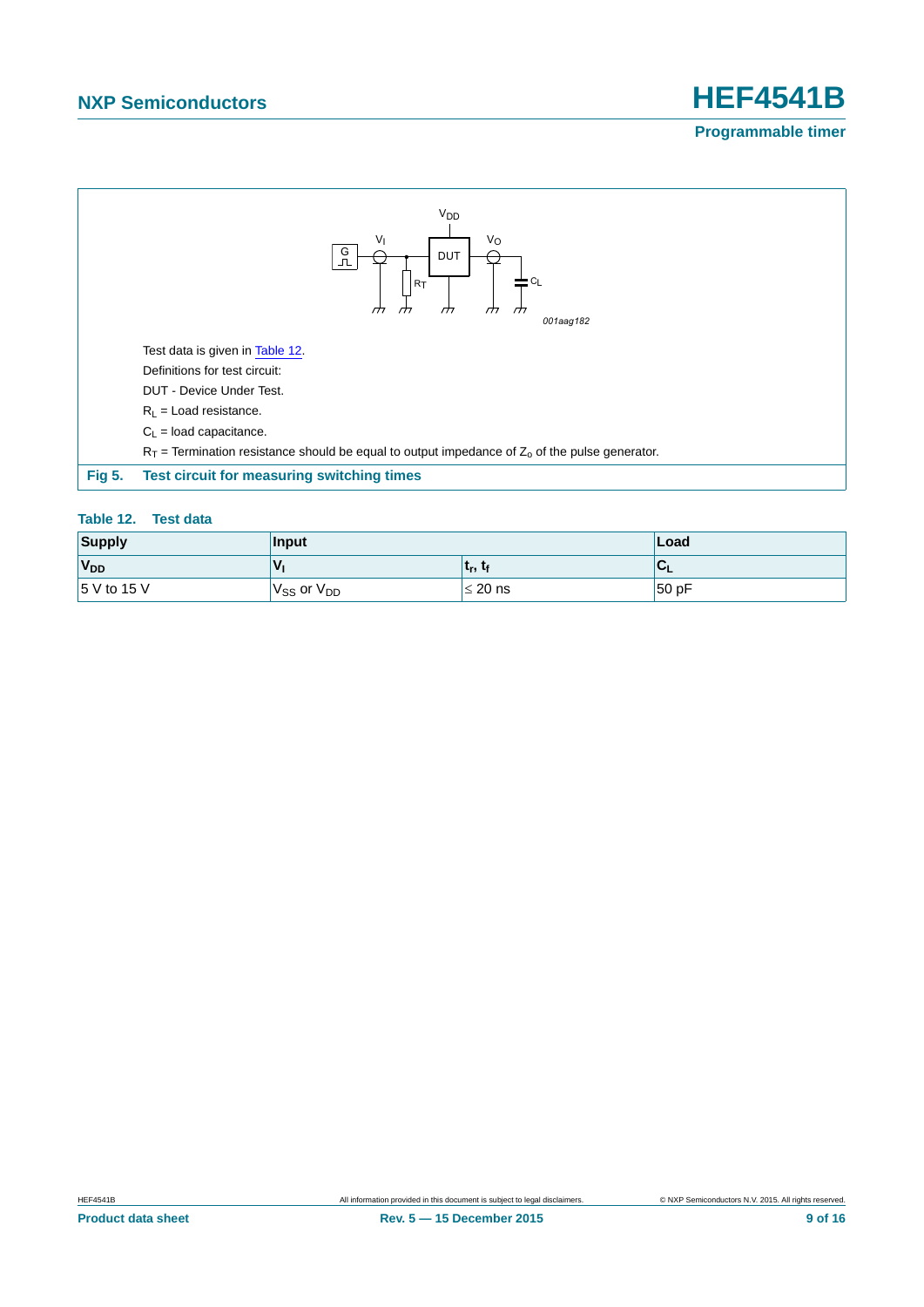### <span id="page-9-1"></span>**12. Application information**

#### <span id="page-9-2"></span>**RC oscillator timing component limitations**

The oscillator frequency is mainly determined by  $R_{TC}C_{TC}$ , provided  $R_{TC} \ll R_S$  and  $R_S C_2 \ll R_{TC} C_{TC}$ . The function of  $R_S$  is to minimize the influence of the forward voltage across the input protection diodes on the frequency. The stray capacitance  $C_2$  should be kept as small as possible. In consideration of accuracy,  $C_{TC}$  must be larger than the inherent stray capacitance.  $R_{TC}$  must be larger than the LOCMOS 'ON' resistance in series with it, which typically is 500  $\Omega$  at V<sub>DD</sub> = 5 V, 300  $\Omega$  at V<sub>DD</sub> = 10 V and 200  $\Omega$  at  $V_{DD} = 15$  V.

The recommended values for these components to maintain agreement with the typical oscillation formula are:  $C_{TC} \ge 100$  pF, up to any typical value,  $10 \text{ k}\Omega \le R_{TC} \le 1 \text{ M}\Omega$ .



<span id="page-9-0"></span>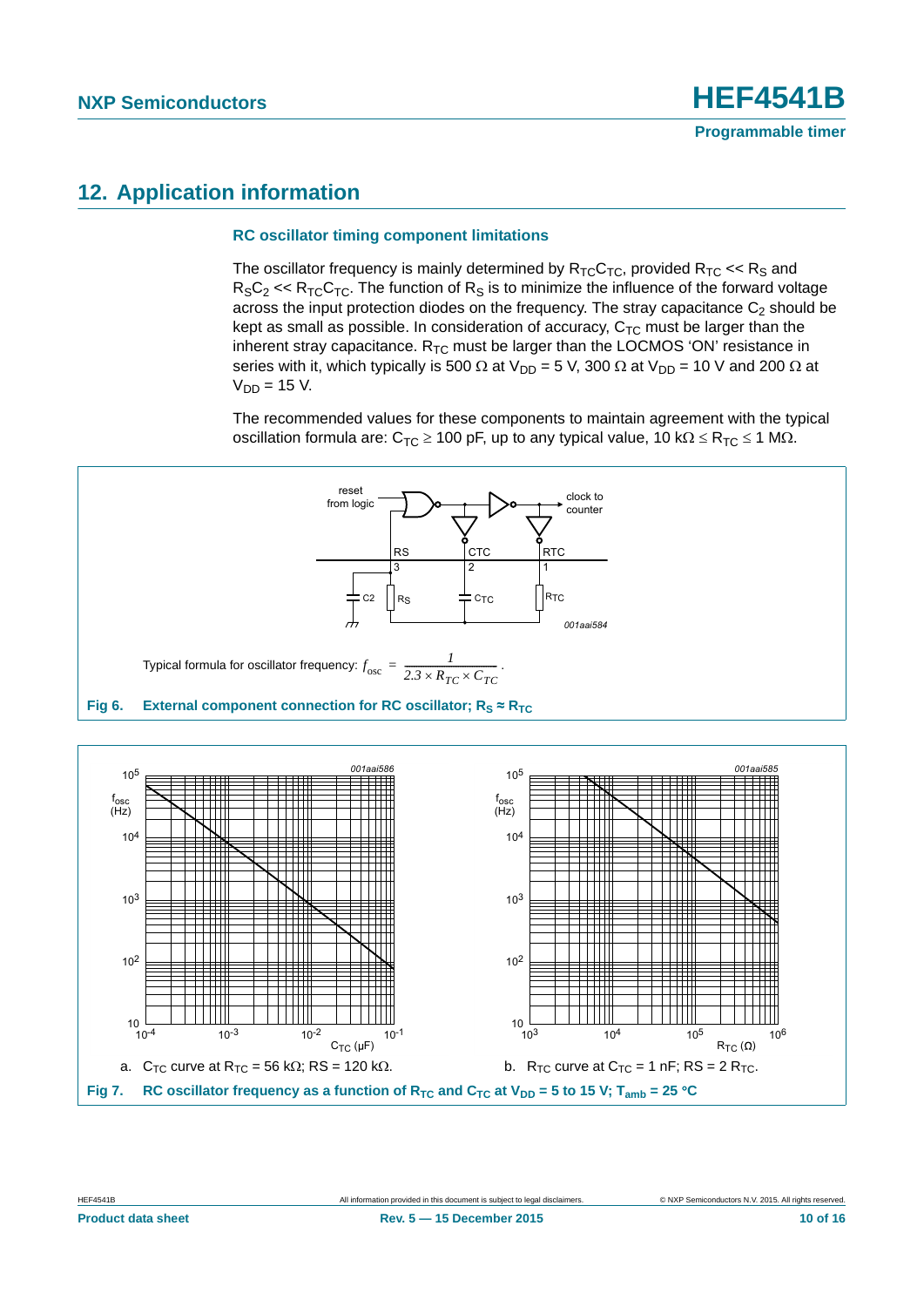**Programmable timer**

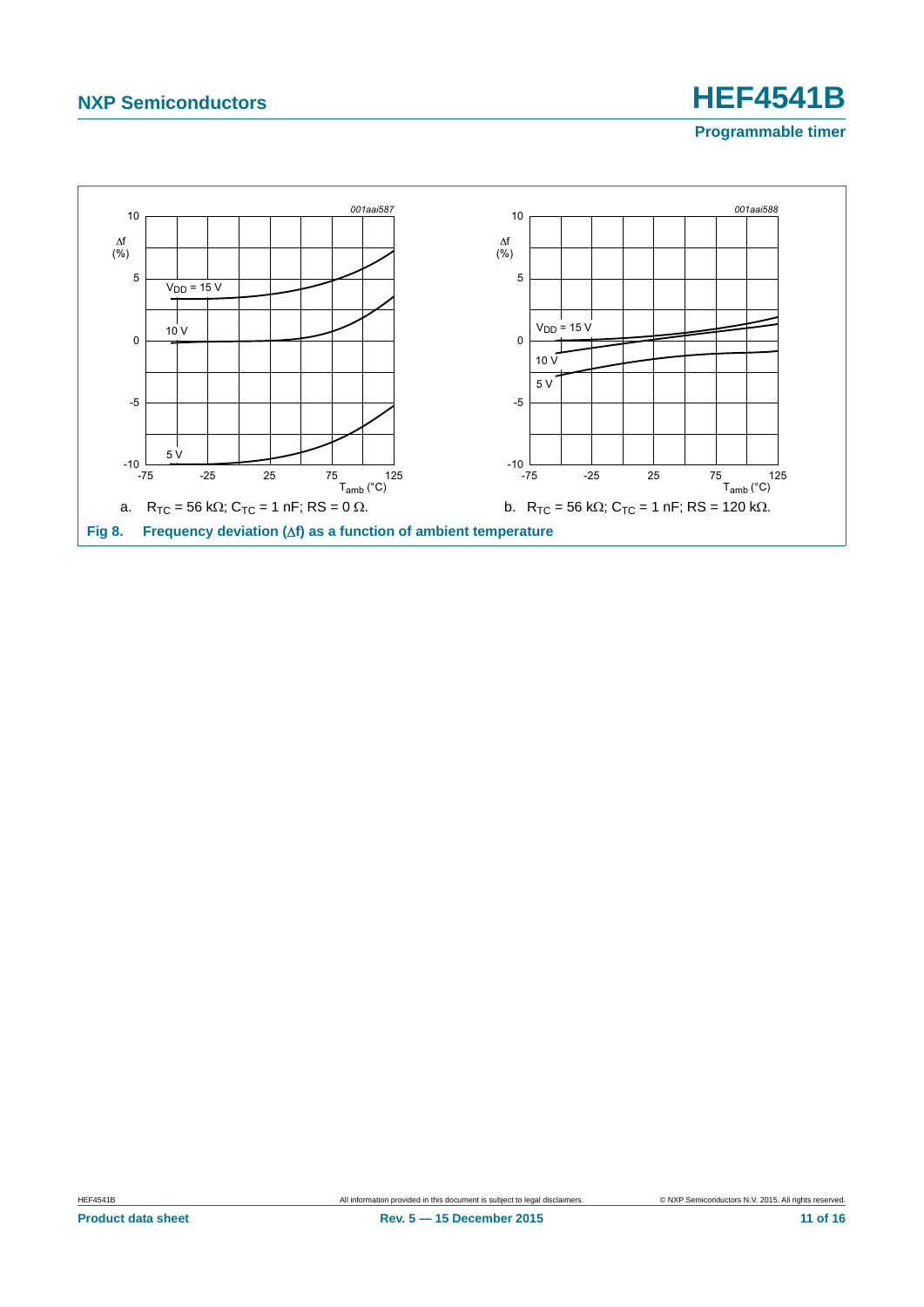**Programmable timer**

### <span id="page-11-0"></span>**13. Package outline**



#### **Fig 9. Package outline SOT108-1 (SO14)**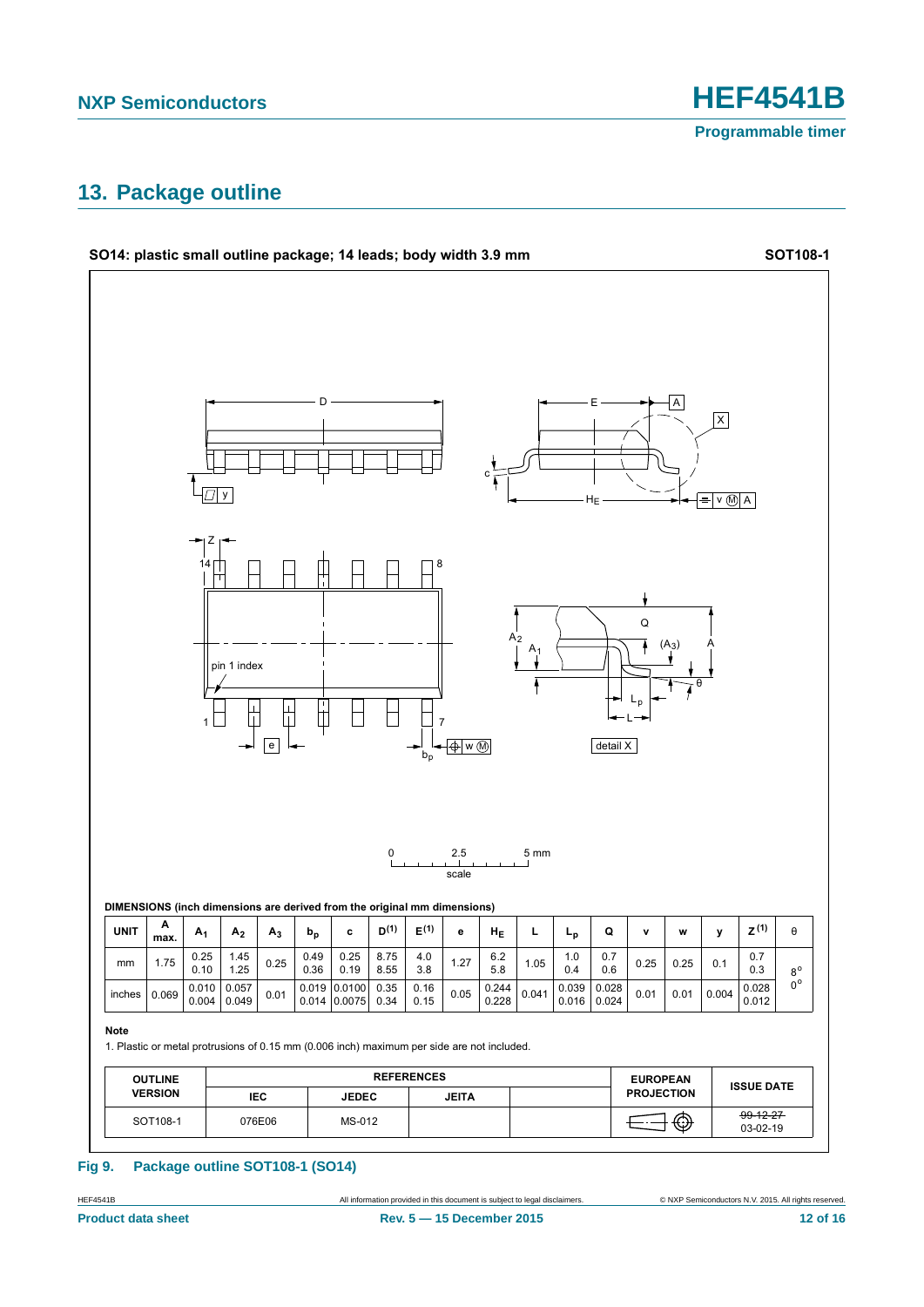### <span id="page-12-0"></span>**14. Abbreviations**

| <b>Table 13. Abbreviations</b> |                                         |
|--------------------------------|-----------------------------------------|
| Acronym                        | <b>Description</b>                      |
| <b>CMOS</b>                    | Complementary Metal Oxide Semiconductor |
| <b>DUT</b>                     | Device Under Test                       |
| <b>ESD</b>                     | ElectroStatic Discharge                 |
| <b>HBM</b>                     | Human Body Model                        |
| <b>MM</b>                      | Machine Model                           |
| <b>TTL</b>                     | <b>Transistor-Transistor Logic</b>      |

# <span id="page-12-1"></span>**15. Revision history**

#### **Table 14. Revision history**

| Document ID      | Release date                                                                                                           | Data sheet status     | <b>Change notice</b> | <b>Supersedes</b>       |  |
|------------------|------------------------------------------------------------------------------------------------------------------------|-----------------------|----------------------|-------------------------|--|
| HEF4541B v.5     | 20151215                                                                                                               | Product data sheet    |                      | HEF4541B v.4            |  |
| Modifications:   | Type number HEF4541BP (SOT27-1) removed.                                                                               |                       |                      |                         |  |
| HEF4541B v.4     | 20120625                                                                                                               | Product data sheet    |                      | HEF4541B_CNV v.3        |  |
| Modifications:   | The format of this data sheet has been redesigned to comply with the new identity guidelines<br>of NXP Semiconductors. |                       |                      |                         |  |
|                  | Legal texts have been adapted to the new company name where appropriate.                                               |                       |                      |                         |  |
|                  | Section 2 "Features and benefits" added.                                                                               |                       |                      |                         |  |
| HEF4541B CNV v.3 | 19950101                                                                                                               | Product specification |                      | <b>HEF4541B CNV v.2</b> |  |
| HEF4541B CNV v.2 | 19950101                                                                                                               | Product specification |                      |                         |  |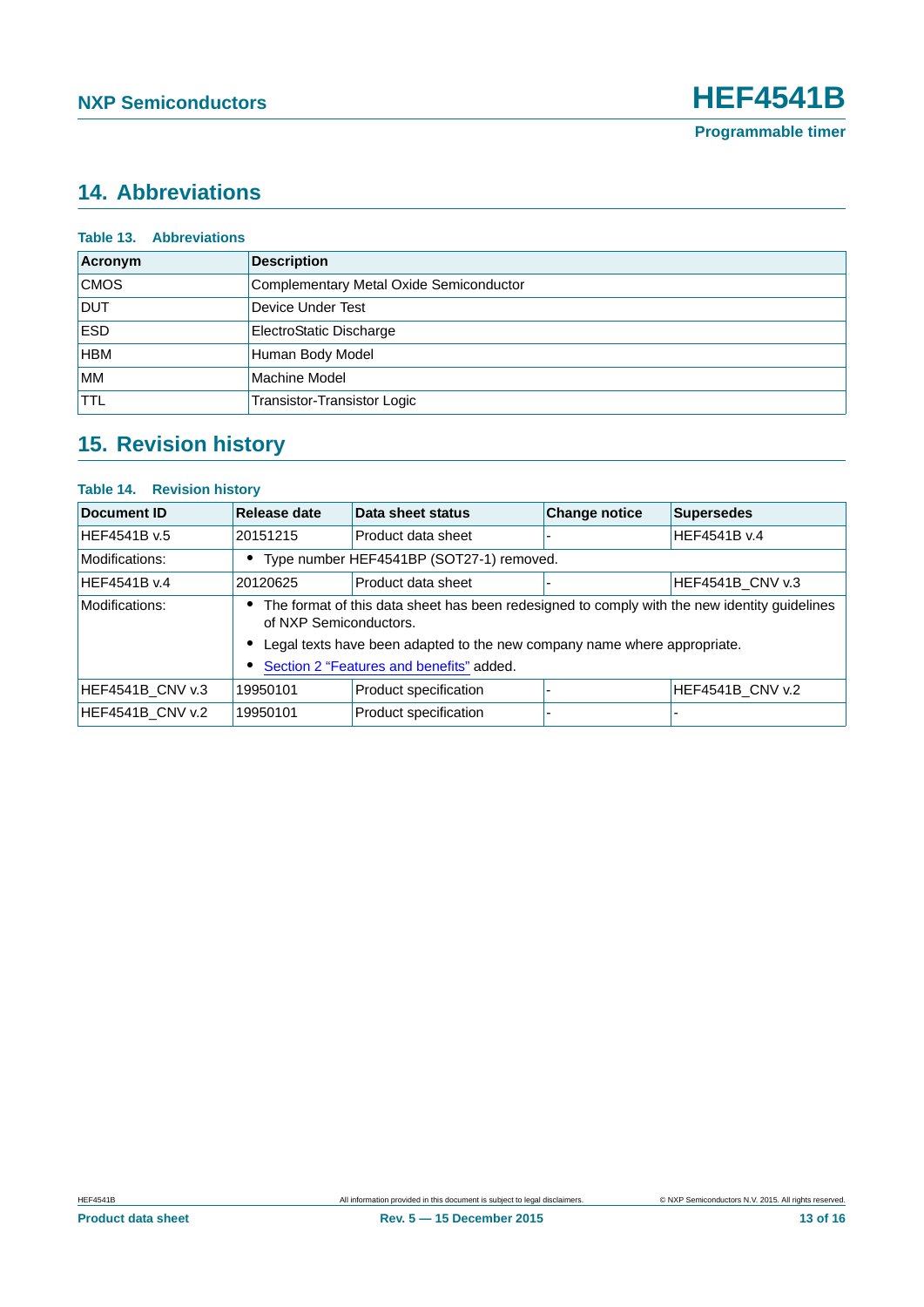### <span id="page-13-3"></span>**16. Legal information**

#### <span id="page-13-4"></span>**16.1 Data sheet status**

| Document status[1][2]          | <b>Product status</b> <sup>[3]</sup> | <b>Definition</b>                                                                     |
|--------------------------------|--------------------------------------|---------------------------------------------------------------------------------------|
| Objective [short] data sheet   | Development                          | This document contains data from the objective specification for product development. |
| Preliminary [short] data sheet | Qualification                        | This document contains data from the preliminary specification.                       |
| Product [short] data sheet     | Production                           | This document contains the product specification.                                     |

<span id="page-13-0"></span>[1] Please consult the most recently issued document before initiating or completing a design.

<span id="page-13-1"></span>[2] The term 'short data sheet' is explained in section "Definitions".

<span id="page-13-2"></span>[3] The product status of device(s) described in this document may have changed since this document was published and may differ in case of multiple devices. The latest product status<br>information is available on the Intern

#### <span id="page-13-5"></span>**16.2 Definitions**

**Draft —** The document is a draft version only. The content is still under internal review and subject to formal approval, which may result in modifications or additions. NXP Semiconductors does not give any representations or warranties as to the accuracy or completeness of information included herein and shall have no liability for the consequences of use of such information.

**Short data sheet —** A short data sheet is an extract from a full data sheet with the same product type number(s) and title. A short data sheet is intended for quick reference only and should not be relied upon to contain detailed and full information. For detailed and full information see the relevant full data sheet, which is available on request via the local NXP Semiconductors sales office. In case of any inconsistency or conflict with the short data sheet, the full data sheet shall prevail.

**Product specification —** The information and data provided in a Product data sheet shall define the specification of the product as agreed between NXP Semiconductors and its customer, unless NXP Semiconductors and customer have explicitly agreed otherwise in writing. In no event however, shall an agreement be valid in which the NXP Semiconductors product is deemed to offer functions and qualities beyond those described in the Product data sheet.

#### <span id="page-13-6"></span>**16.3 Disclaimers**

**Limited warranty and liability —** Information in this document is believed to be accurate and reliable. However, NXP Semiconductors does not give any representations or warranties, expressed or implied, as to the accuracy or completeness of such information and shall have no liability for the consequences of use of such information. NXP Semiconductors takes no responsibility for the content in this document if provided by an information source outside of NXP Semiconductors.

In no event shall NXP Semiconductors be liable for any indirect, incidental, punitive, special or consequential damages (including - without limitation - lost profits, lost savings, business interruption, costs related to the removal or replacement of any products or rework charges) whether or not such damages are based on tort (including negligence), warranty, breach of contract or any other legal theory.

Notwithstanding any damages that customer might incur for any reason whatsoever, NXP Semiconductors' aggregate and cumulative liability towards customer for the products described herein shall be limited in accordance with the *Terms and conditions of commercial sale* of NXP Semiconductors.

**Right to make changes —** NXP Semiconductors reserves the right to make changes to information published in this document, including without limitation specifications and product descriptions, at any time and without notice. This document supersedes and replaces all information supplied prior to the publication hereof.

**Suitability for use —** NXP Semiconductors products are not designed, authorized or warranted to be suitable for use in life support, life-critical or safety-critical systems or equipment, nor in applications where failure or malfunction of an NXP Semiconductors product can reasonably be expected to result in personal injury, death or severe property or environmental damage. NXP Semiconductors and its suppliers accept no liability for inclusion and/or use of NXP Semiconductors products in such equipment or applications and therefore such inclusion and/or use is at the customer's own risk.

**Applications —** Applications that are described herein for any of these products are for illustrative purposes only. NXP Semiconductors makes no representation or warranty that such applications will be suitable for the specified use without further testing or modification.

Customers are responsible for the design and operation of their applications and products using NXP Semiconductors products, and NXP Semiconductors accepts no liability for any assistance with applications or customer product design. It is customer's sole responsibility to determine whether the NXP Semiconductors product is suitable and fit for the customer's applications and products planned, as well as for the planned application and use of customer's third party customer(s). Customers should provide appropriate design and operating safeguards to minimize the risks associated with their applications and products.

NXP Semiconductors does not accept any liability related to any default, damage, costs or problem which is based on any weakness or default in the customer's applications or products, or the application or use by customer's third party customer(s). Customer is responsible for doing all necessary testing for the customer's applications and products using NXP Semiconductors products in order to avoid a default of the applications and the products or of the application or use by customer's third party customer(s). NXP does not accept any liability in this respect.

**Limiting values —** Stress above one or more limiting values (as defined in the Absolute Maximum Ratings System of IEC 60134) will cause permanent damage to the device. Limiting values are stress ratings only and (proper) operation of the device at these or any other conditions above those given in the Recommended operating conditions section (if present) or the Characteristics sections of this document is not warranted. Constant or repeated exposure to limiting values will permanently and irreversibly affect the quality and reliability of the device.

**Terms and conditions of commercial sale —** NXP Semiconductors products are sold subject to the general terms and conditions of commercial sale, as published at<http://www.nxp.com/profile/terms>, unless otherwise agreed in a valid written individual agreement. In case an individual agreement is concluded only the terms and conditions of the respective agreement shall apply. NXP Semiconductors hereby expressly objects to applying the customer's general terms and conditions with regard to the purchase of NXP Semiconductors products by customer.

**No offer to sell or license —** Nothing in this document may be interpreted or construed as an offer to sell products that is open for acceptance or the grant, conveyance or implication of any license under any copyrights, patents or other industrial or intellectual property rights.

HEF4541B All information provided in this document is subject to legal disclaimers. © NXP Semiconductors N.V. 2015. All rights reserved.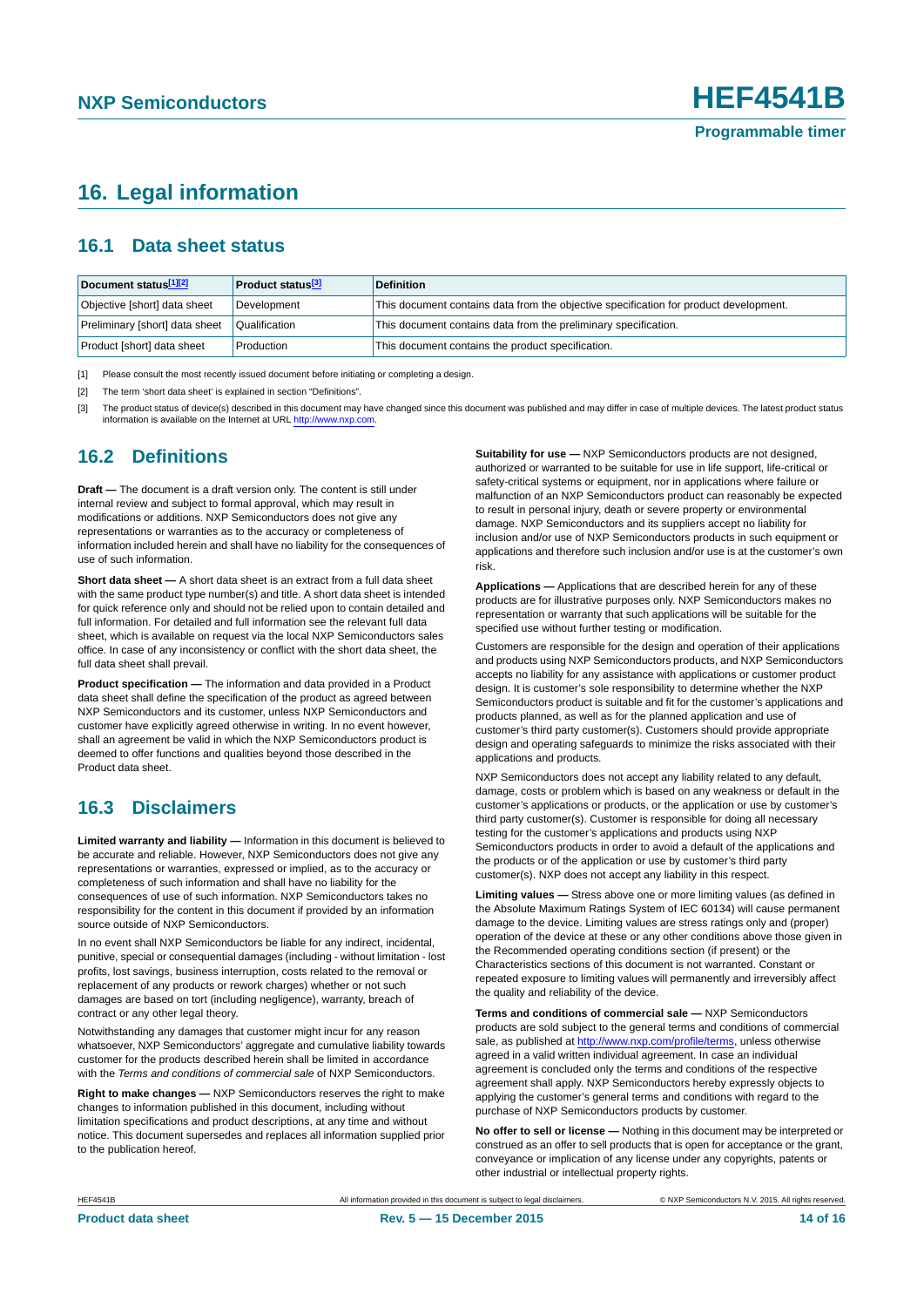#### **Programmable timer**

**Export control —** This document as well as the item(s) described herein may be subject to export control regulations. Export might require a prior authorization from competent authorities.

**Non-automotive qualified products —** Unless this data sheet expressly states that this specific NXP Semiconductors product is automotive qualified, the product is not suitable for automotive use. It is neither qualified nor tested in accordance with automotive testing or application requirements. NXP Semiconductors accepts no liability for inclusion and/or use of non-automotive qualified products in automotive equipment or applications.

In the event that customer uses the product for design-in and use in automotive applications to automotive specifications and standards, customer (a) shall use the product without NXP Semiconductors' warranty of the product for such automotive applications, use and specifications, and (b) whenever customer uses the product for automotive applications beyond

NXP Semiconductors' specifications such use shall be solely at customer's own risk, and (c) customer fully indemnifies NXP Semiconductors for any liability, damages or failed product claims resulting from customer design and use of the product for automotive applications beyond NXP Semiconductors' standard warranty and NXP Semiconductors' product specifications.

**Translations —** A non-English (translated) version of a document is for reference only. The English version shall prevail in case of any discrepancy between the translated and English versions.

#### <span id="page-14-0"></span>**16.4 Trademarks**

Notice: All referenced brands, product names, service names and trademarks are the property of their respective owners.

### <span id="page-14-1"></span>**17. Contact information**

For more information, please visit: **http://www.nxp.com**

For sales office addresses, please send an email to: **salesaddresses@nxp.com**